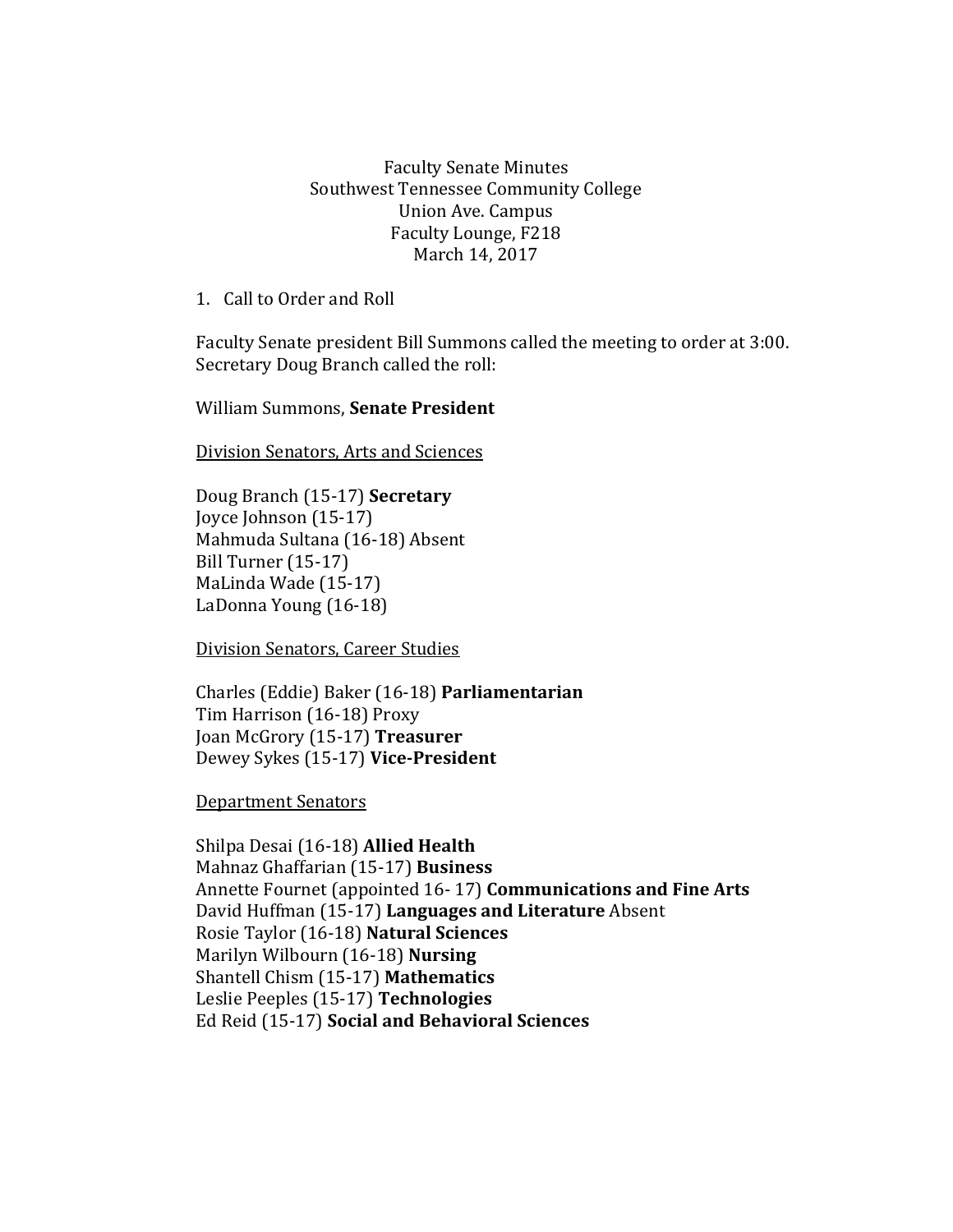2. Approval of Minutes

The body approved the minutes from the February, 2017 Faculty Senate meeting. Secretary Doug Branch will ask that those minutes be posted to the senate website.

- 3. Reports from Senate Officers and Senate Committees
- A. Doug Branch reported on and distributed copies of the response from Dr. Tracy Hall, college president, regarding the senate's expressed concern about a lack of faculty consultation about Artesian Charter School's newly announced presence at the Union Ave. campus. Doug also reported on and distributed the response from Lezley Webb, director of public safely, concerning recent communication from the senate about training for faculty, staff, and students to prepare for an active shooter incident.

A discussion followed concerning doors that do not lock on many campuses. Complaints ensued, too, about red emergency phones that do not work.

A motion was made to invite Dr. Hall, Chris Ezell, and the principal of the Artesian School to our April meeting in order to address concerns about the school's presence at the Union Ave. Campus. The motion passed.

- 4. Old Business
- 5. New Business
- A. A discussion ensued about appropriate and inappropriate behavior during faculty senate meetings, especially concerning open phone lines, the recording of proceedings, and the texting of proceedings. Complaints about faculty members leaving cell phones open and about members telling administrators about the proceedings were heard.

A motion was made that the secretary write a note about ethical expectations for faculty, concerning secrecy, during faculty senate meetings. That note should be attached to the agenda. The motion passed.

B. A discussion ensued concerning the new hiring committees for dean positions involving too many administrators and too few faculty members.

A motion was made and carried that two senators should write a letter of concern about the make-up of these committees, centering on the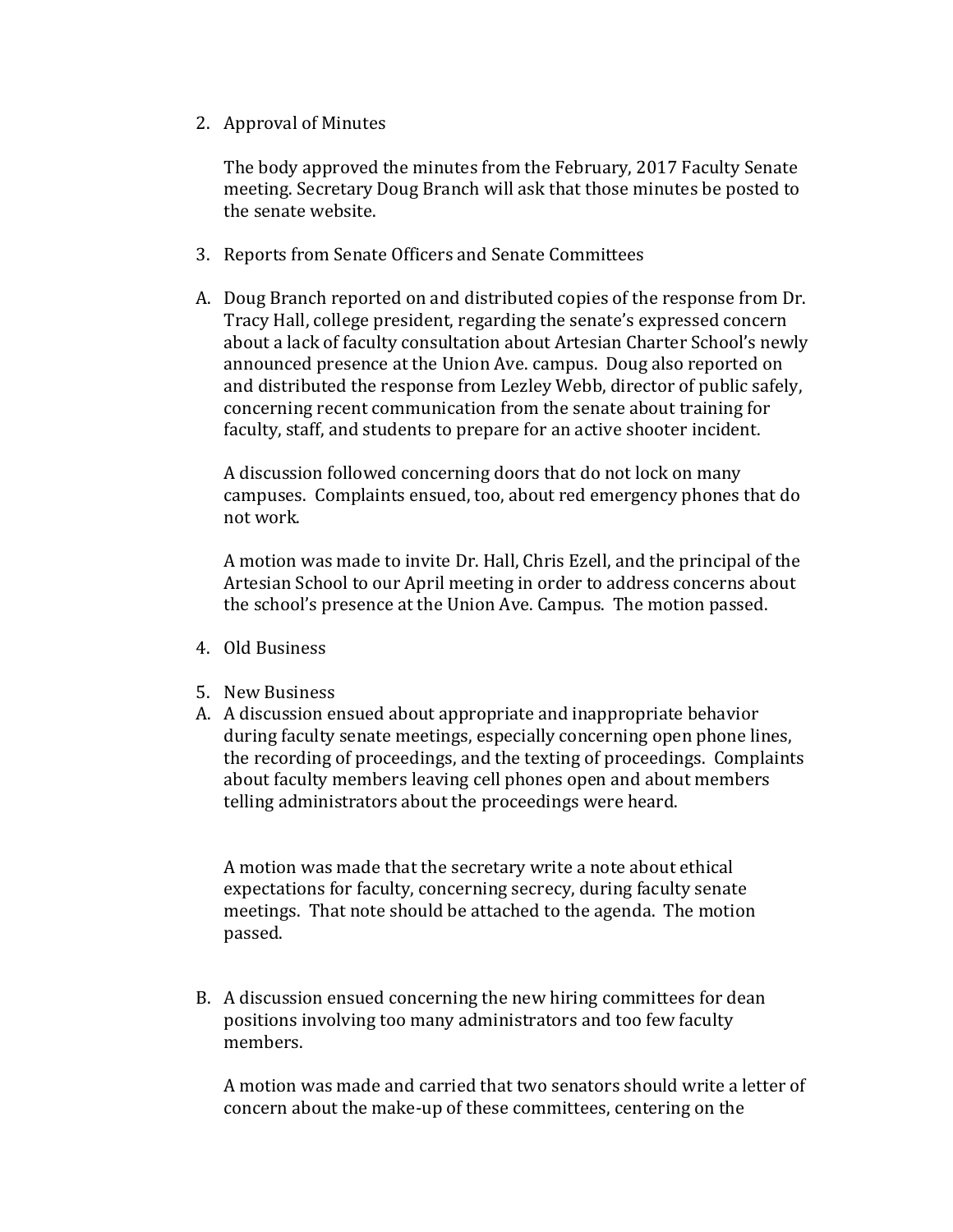faculty's sense of marginalization. That letter will be forwarded to the administration as soon as it receives the SEC's imprimatur. The motion passed.

- C. A discussion ensued about the email faculty received concerning sexual harassment equity compliance. The concern was that the email requiring faculty to submit to a lengthy video workshop came from a third party of questionable legitimacy.
- D. Adjournment

Bill Summons adjourned the meeting at 5:00 PM.

Respectfully Submitted,

Doug Branch

Faculty Senate Secretary